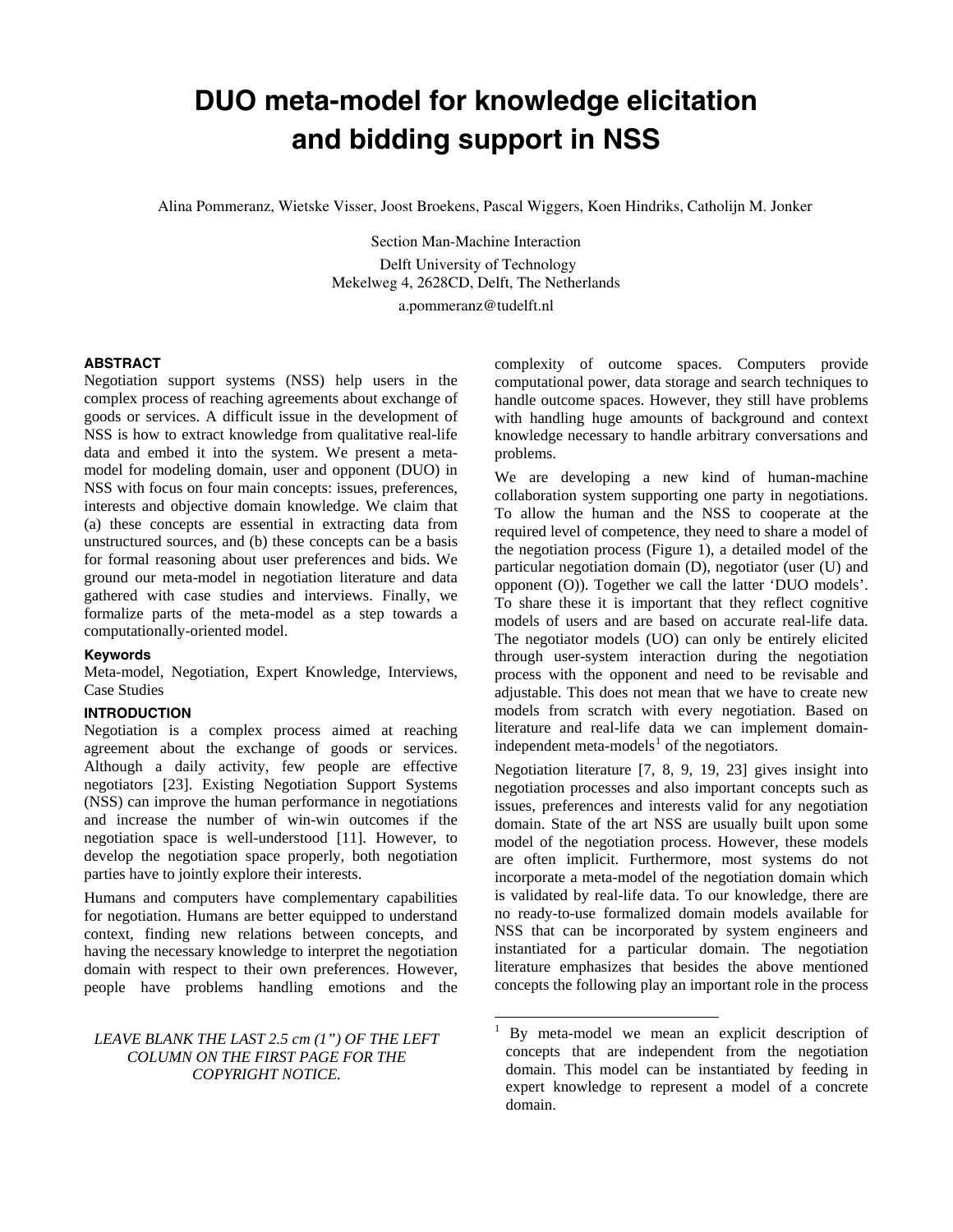and success of a negotiation: emotions, social aspects, negotiation styles, and mental models. While there have been attempts to persuade NSS-developers of the importance of social aspects [1, 22], most of the named concepts are not represented in models used by current systems. They focus rather on technical aspects. Another problem developers face, is the elicitation and embedment of domain knowledge from experts and users. Our goal is to provide a meta-model that underlies both the knowledge elicitation process and the bidding support. We ground our meta-model in the negotiation literature and validate it with real-life negotiation data from expert interviews and user case studies. The resulting DUO meta-model can represent any domain involving bilateral, integrated negotiations and instantiated by feeding in expert knowledge of a particular domain.

### **RELATED WORK**

In a recent review, Kersten and Lai [13] give a detailed overview of NSS and E-negotiation systems. Among other things they give a categorization of software systems (Figure 2) and a structure of key constructs used in NSS. An NSS developed by Kersten and used mainly for training and teaching is the Inspire system [12]. The system employs a 3-phase model including pre-negotiation, negotiation and post-settlements. Concepts like objectives, preferences and issues are present in the model, but relationships are implicit. Kersten and Lai conclude that rather few systems were successfully used for real negotiations. We believe that one particularly important reason for this concerns the validity of the models which are typically not based on real-life data.

If the systems' models do not comply with the mental models of the users or cannot handle information used for taking decisions in real-life negotiations, it seems likely that the usefulness and real-life applicability of the system is limited.

A single research framework is needed to study and compare E-negotiation systems. An important part of such a framework is a well-defined meta-model that provides a basis for incorporating real-life data.



**Figure 1: Negotiation phases [23]** 



**Figure 2: Overview of ENS [13]**

Especially eCommerce and Artificial Intelligence have been interested in supporting or automating negotiations involving humans and/or software agents. Negotiation models are essential for systems developed in those areas. Köhne et al. [14] give an overview and analysis of models used in different approaches to electronic negotiation: the bargaining school, the auction school and the agent school. They show the large diversity of models used and point out that "most of them concentrate on special aspects of the negotiation process". They offer different views based on decision support, communication or document management. Within the bargaining school models have been developed for legal documents created by negotiation [4], relating documents, messages and partners to a negotiation [18], combining organization and communication [21], for business negotiation support [5] and an abstract negotiation protocol [12]. Köhne and colleagues argue for a meta-model, that combines these views to be the basis for the development of customizable NSS. Their approach involves comparing and analyzing existing models. It does not include a validation of the model with real-life data.

Ermolayev and Keberle [6] created a generic negotiation ontology (GNO) to facilitate negotiation among software agents. Their work presents a very detailed UML model of negotiation and a number of important definitions needed for a common basis to describe negotiation. Focusing on the domain, they have modeled a negotiation set which includes a number of negotiable issues with dependencies between them. The negotiators have beliefs which influence the utilities of considered issues. This is similar to our own approach. What is missing in their model is the important relationship between preferences and interests. Furthermore, instead of using utility functions we are interested in qualitative input of preferences.

#### **META-MODEL**

The proposed meta-model is shown in Figure 3. Parties in a negotiation are called negotiators. For a bilateral negotiation we specify two: our system's user and the opponent. Depending on the domain, negotiators have different roles, e.g., buyer and seller in the real estate domain. An issue (also commonly called *attribute*) is a concrete, negotiable aspect such as monthly salary, number of holidays, full-time equivalent (FTE). Every issue has a set or range of possible values. The value of an issue in a given instance can be objectively determined (e.g. 2400 euro, 30 days, 0.7 FTE). Issues and their possible values typically depend on the domain. A possible outcome has a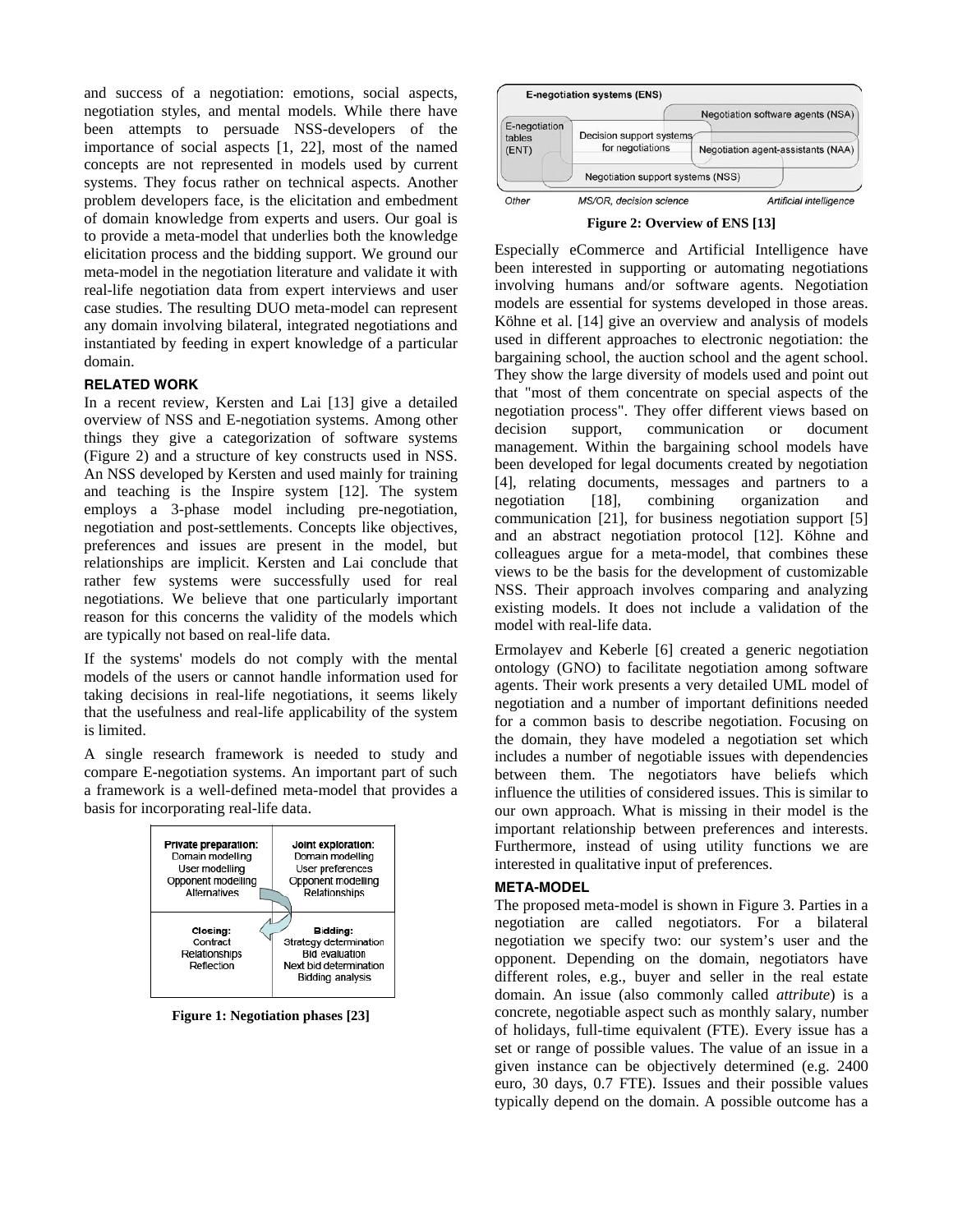specified value for every issue. All bids made during a negotiation are possible outcomes. A negotiator's bids are determined by his strategy, which depends on his preferences and the negotiation protocol. An agreement is a bid accepted by all parties. Each negotiator has preferences. People have preferences over values within a particular issue (value preferences), e.g. prefer a high over a low salary, over the issues (issue ordering), e.g. prefer part-time work over salary or over complete outcomes (outcome preferences), e.g. prefer job offer A to B. In our model all preference types are classified as sub-concepts of an abstract preference concept. Preferences are often influenced by the negotiator's interests. The role of a negotiator can determine some of these interests. Other interests are individual based on the negotiator's characteristics.



**Figure 3: DUO meta-model** 

## **The need for underlying interests**

l

It is common practice in NSS to define a negotiator's preference over possible outcomes in terms of issues. The set of issues differs per negotiation, but they are typically drawn from a pool of issues that are given by the domain. Although this seems straightforward, it is difficult to define the issues that objectively belong to the domain.

Consider creativity in a job. Is that an issue, or an interest of a person relating to issues of freedom to start new projects and new product lines? Some issues do not belong to the domain but reside in the user. To deal with those, we propose to not only define a negotiator's preference in terms of issues, but to base it on her interests. There are different terms to indicate interests (e.g., underlying values<sup>[2](#page-2-0)</sup>, fundamental objectives) used in literature. We define an interest as a party's basic need, want, or motivation that is potentially at stake in a negotiation. The measure of success in a negotiation is how well your interests are met [15].

The importance of the discovery of interests during negotiations has been pointed out in the literature on interest-based negotiation [7]. By understanding one's own and the other party's reasons behind a position, people are more likely to find more creative options and by that reach a mutually acceptable agreement easily.

In literature on behavioral decision-making [16] the emphasis has shifted from stable to constructive preferences. In this view people do not have predefined preferences over issues, but construct them as the negotiation goes along. Preferences might then also change again when a negotiator receives new information. Underlying values are mostly seen as stable. For a differentiation between preferences and values see [20].

Value-focused thinking advocates the specification of fundamental objectives before identifying possible alternatives [11]. Carenini and Poole [3] have looked at these concepts in detail and pointed out the implications for AI research on building preference models. It becomes clear from the literature that the relationship between interests and preferences over issues in a negotiation domain is essential to model.

While an interest is not negotiable, an issue is. In our previous job example, creativity would be an interest, while the freedom to start new projects is an issue. One has to identify which issues can serve an interest. Chosen issues influence the degree to which interests are met, but it is not always a one-to-one relation. An applicant with childcare responsibilities has the interest that the children are taken care of after school. This interest, childcare, can be met by various issues, e.g. part-time work, working from home, a childcare refund, childcare facilities, salary that will cover childcare expenses. One issue may also contribute to multiple interests. Many issues that deal with money do so, because the interests people have for using the money will be different. But also the hours that you can work at home can be linked to different interests like taking care of children, less commuting or liking to work in this environment.

Including interests in the model provides a clear separation between aspects that are negotiable (usually the same set of issues for every negotiator) and aspects that not negotiable (these might be different per negotiator). In the next section we show that this separation greatly facilitates analyzing the data from cases and interviews.

## **DUO MODEL VALIDATION: CASES AND INTERVIEW ANALYSIS**

A challenge in the development of NSS is embedding rich real-life data into a model that can be incorporated in an NSS. We show that the DUO model, in particular the (relation between) issues, interests and preferences, can be used to extract knowledge from real-life data. We first describe our data gathering methods and then how the data

<span id="page-2-0"></span><sup>&</sup>lt;sup>2</sup> This should not be confused with a possible value for an issue (see Figure 3)..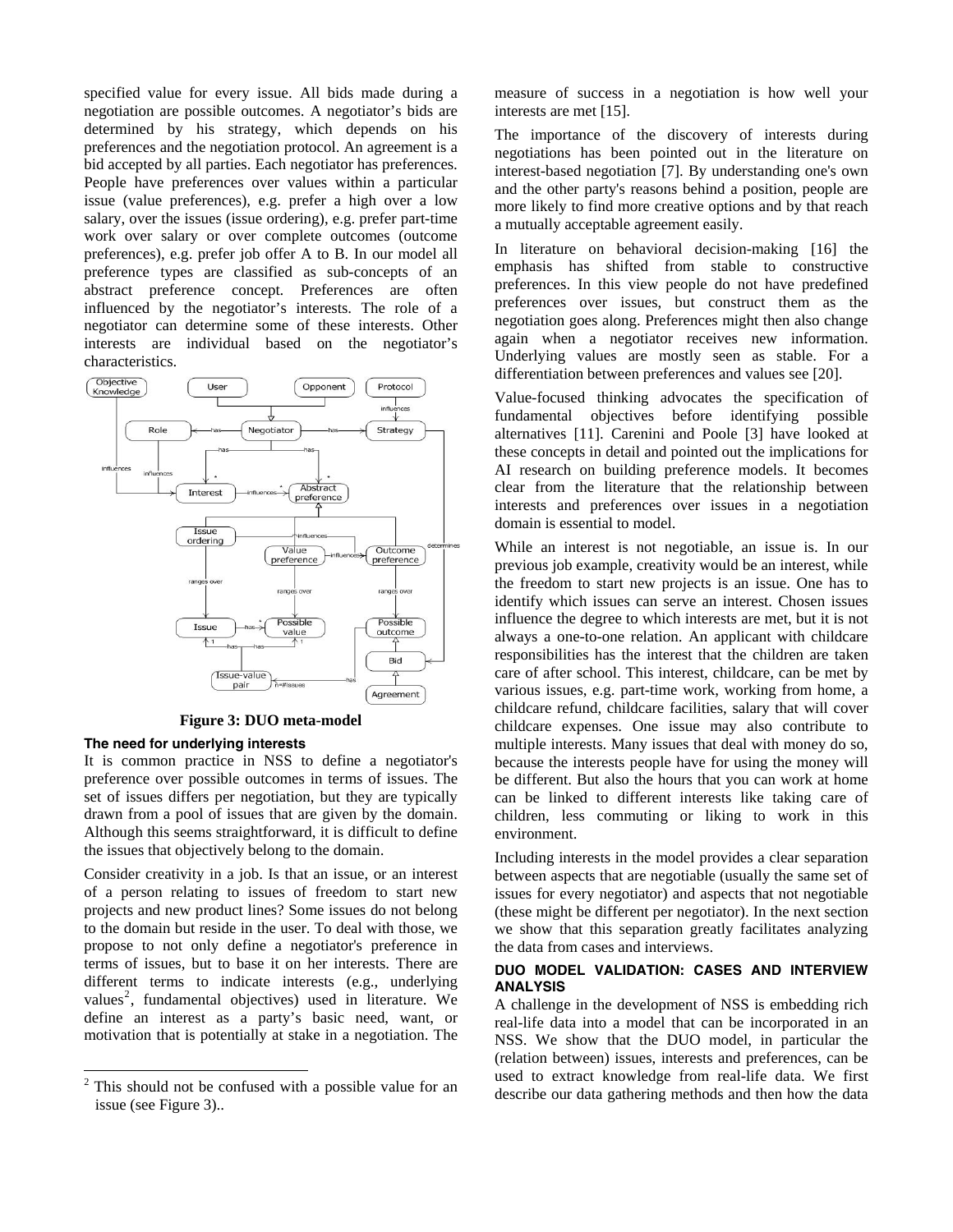from these sources can be structured using the DUO metamodel. In the same way the meta-model can be instantiated for different domains.

We have two example domains: real estate and job contract negotiations. These domains were chosen because (a) most people are familiar with them and (b) they constitute important negotiations in people's lives involving emotions. To elicit domain knowledge (objective knowledge) one can choose from a long list of elicitation methods [2]. We used expert interviews and layman use cases. From the expert perspective we aimed at getting an accurate account of how negotiations in a given domain typically work. This includes the process and common issues, but also expectations towards the opponent and how the opponent is perceived. We used interviewing techniques to acquire that knowledge. We were also trying to get an account of how the laymen understand negotiation processes and what their interests are. Therefore, we conducted several case studies investigating real-life negotiations.

Since our focus lies on evaluating our meta-model with respect to the validity of the abstract concepts, we are not looking at specific preferences or issues that came out of data, but at how well the meta-model helps us understand the user and the experts with respect to issues, interests, default preferences and domain knowledge. Obviously, we will mention concrete issues and interests to explain the process of evaluation.

## **Elicitation Method: Expert Interviews Participants and Procedure**

We conducted five semi-structured interviews with experts, three professionals for the job domain and two for the housing domain. For the job domain the first person was a recruiter for experienced professionals at an international information technology company with 4 years experience on the job. The second person was a recruiter at a mediumsized international consulting company with 1.5 years experience. The third person was a Human Resource employee at a Dutch research company. For the housing domain the first person had been a real estate agent for eight years. The second person was the founder and director of a Dutch organization offering real estate services over the internet.

Four interviews were arranged at the participant's workplace to ensure the participants feel comfortable. The interviews were based on a number of questions created beforehand serving as a guideline. The interviewer first created a personal atmosphere and asked the participants to talk about themselves and a typical negotiation in their jobs. Then the interviewer either chose to pose a prepared question or a spontaneous one emerging from the interview. We had three researchers observing and taking notes.

## **Elicitation Method: User Case Studies**

We gathered 8 user case studies, three as diary studies (in the job domain), and 5 as detailed interviews about the

process of the negotiation (3 in the housing domain, 2 in the job domain).

## **Participants and Procedure**

Participants were in the process of buying a house or switching jobs. They were either asked to keep track of the process in a diary, or to participate in an in-depth interview if the negotiation had taken place. The diary study presented the subjects with a blank page with topical and situational suggestions to write about. The participants sent the diaries to the researcher when the job contract was signed. The real estate diary studies were not completed yet, so housing data will come from in-depth interviews only.

## **DUO MODEL VALIDATION**

We validate our DUO meta-model with real-life data. We show that in order to interpret the data gathered from the expert interviews and user cases we need the four main concepts interests, issues, preference and objective domain knowledge. We do so by presenting and analyzing representative examples of text from the studies. The text snippets are statements by experts or users about what people negotiate about, how and why. We start with the analysis of the expert interviews in both domains.

## **Experts on Job Domain**

Expert\_1: "When talking to the candidate I try to find out whether the person fits the company. The candidate has to fill in a form with wishes for salary, position, lease car, reimbursement of internet costs etc. We check whether it fits the level of the candidate and is in line with our team."

From this excerpt we can clearly see a differentiation between issues and interests. Issues are "salary", "position", "lease car", and the "reimbursement of costs", because these are matters to negotiate about. "Fit to the company", and "self-image" are subjective non-negotiable matters the company is concerned about. Therefore, they are interests. In this example the interests define the extent to which the issues are negotiable: the level of salary is limited by the candidates' skills and the rest of the team. It is not possible to fit this relationship into an NSS model that only consists of issues. Therefore, it is important to model interests.

The following snippets emphasize the importance of the management of expectations between the parties:

Expert 1:"I want to get the candidate on board but I also want to keep him. Therefore it is important to manage expectations."

Expert 2:"My expectations for the candidate are that he is informed about the company, prepared about the content of the function he is applying for and asks questions during the interview."

Expert 2:"If the candidate only talks about money, I wonder whether he is really interested in the company or will leave soon. Money is important, but does not count for everything."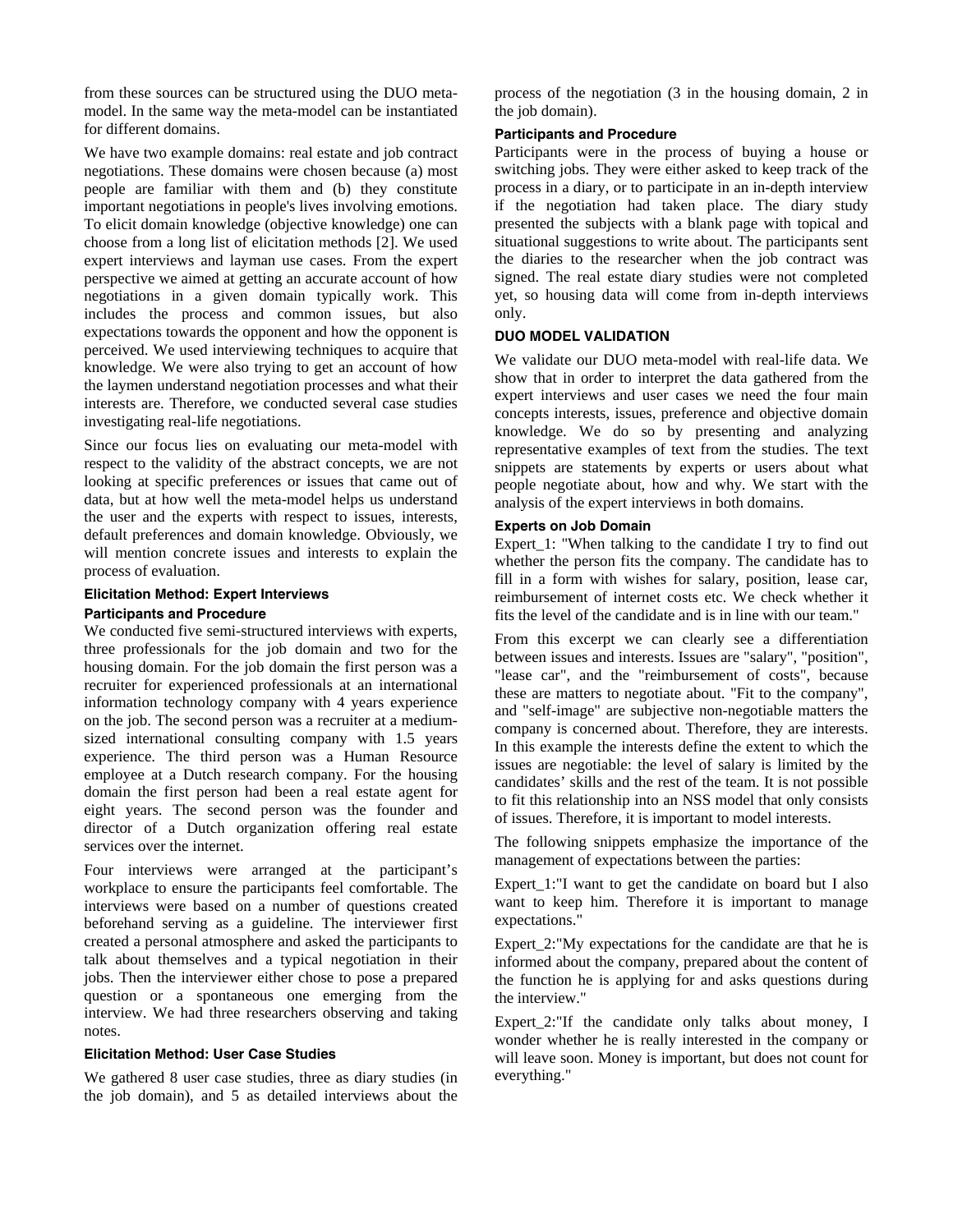These quotes express expectations from the employer. Expectations can be managed but hardly ever negotiated. Therefore, we cannot model them as issues. We can, however, fit them into the concept of interests, since they represent some aspect of the future collaboration that one is concerned about. If the data is typical for a certain domain, e.g. that commonly employers want to keep their new employees, we can model this data also as 'objective domain knowledge'. This knowledge can influence whether a deal will be made or not. In extreme cases the bidding might not even start because it becomes clear earlier that the interests of one party will not be met. An NSS's model that only focuses on entering issues and not this kind of crucial knowledge is of limited value.

The experts we interviewed also mentioned what most candidates want:

Expert\_1:"Most important concerns for the candidates are salary, work-life balance and pension regulations."

Expert\_3:"For the candidate salary is most important. For the company the fit is most important**."** 

In this example we would also have problems fitting worklife balance into the concept of issues. It is not negotiable per se but needs to be translated into issues like "holidays", "flexible work hours" or "part-time work".

"Salary" on the other hand is an issue. "Pension regulations" could be an issue if the company offers to negotiate about them.

#### **Experts on Real Estate Domain**

Expert 4:"Concerning the transaction date: The buyer first wants to sell his own house. Is there already a buyer for it? Is the asking price appropriate?"

The snippet reveals a relation between the transaction date and the wish of the buyer to sell his own house first. The transaction date is negotiable with the seller but it is influenced by a wish that is not part of the negotiation. In order to represent this in a model we need to fit the wish of the buyer into the concept 'interest', which in turn influences the 'issue' transaction date.

The following quote shows the importance of objective domain knowledge for the reasoning about an offered bid:

Expert 4: "Evaluating a bid depends on the situation. E.g.: Are there other people interested?"

In case of other people being interested in the same house, there is a higher risk that you might not get the house. Therefore the next bid has to be decided carefully. This kind of information needs to be incorporated in the advice to the user with respect to the evaluation of offers and the proposals of counteroffers.

Expert\_5:"Buyers often do not understand that it is important for the seller to know that the buyer can finance the house."

This snippet reveals an interest of the seller, i.e., "get my money". If the buyer is not aware of this worry, he misses

out on an opportunity to influence the negotiation process. If the demand for houses is high, the seller might prefer dealing with another prospective buyer. If it is a buyer's market, the buyer can play with worries of the seller, thus trying to reduce the price.

Other issues that the experts provided like repairs, guarantees (e.g., soil test), transaction date, and movable property (e.g., furniture) give a lot of opportunities to create new options in the negotiation. Knowing the interest of the opponent, e.g. that he might want to get rid of some things inside the house is a chance for the buyer to expand the deal. Therefore, it is essential to model also the opponent's interests and remind the user of their importance.

## **Users on Job Domain**

User 1: "The dilemma is whether I will search for a career oriented job (with or without mentioning my planned world trip in 8 months) or just any job, not necessarily supporting my CV that is close by my home and allows me to earn money."

User 1: "To be honest, I'm more and more doubting the possibility to find a job that is both an intellectual challenge and for a period of 7 months if I mention my planned world trip."

User\_1: "What I like about the job is that it is close. The salary sucks as well as the content, but planning my worldtrip is priority."

Again, in these snippets we can clearly see the difference between issues and interests. Interests are "world-trip", "career-oriented job" and "supporting my CV", "intellectual challenge", "close to home", while issues are "money" and "contract length". In an approach relying only on issues, things like "world-trip" cannot be modeled, as this is not a negotiable aspect of the job. Still it is critical to be able to model the relation between interests and issues because the interests influence the user's choices over issues such as "contract length". Interesting to note is that the subject notices a potential incompatibility between the "world-trip" interest and the "intellectual challenge". 'Potential' because it depends on telling the other party that the world trip is planned. This aspect is important as it shows that we need to be able to model background knowledge about how interests are tied together. What we also see is that the subject expresses a clear priority: the world trip comes first as an interest and as a result the subject wants to work close to home (less travel time means more trip planning time) and have a certain salary in the next 8 months. This reveals the candidate's preferences.

Several other snippets from other users in the job domain reveal possible interests and issues:

User\_2: "the work is diverse (*interest*), it is for 2 years (*issue*), R&D and industry are involved as well as research (*issues*); it is a good opportunity to figure out what I want to do further (*interest*)."

User 3: "...make my desires explicit such as working closer to home, no irritating colleagues, travel time, diversity and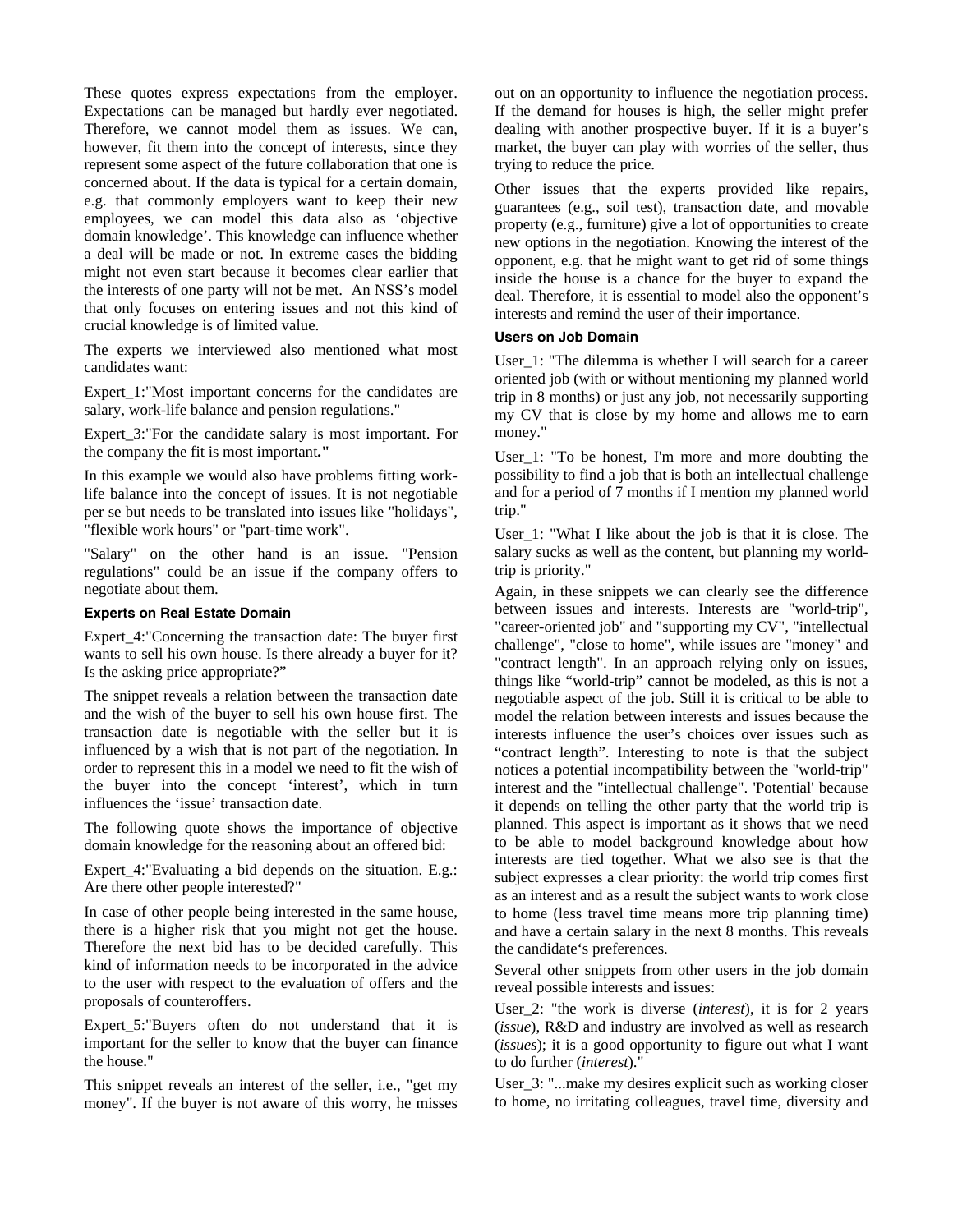change". All of these desires are expressed as interests, although for some it is possible to define relevant issues (e.g., travel time translates to working from home or having clients close to your home town).

## **Users on Real Estate Domain**

In the following snippets we show how users buying a house think about the process.

User 4: "...wanted to live close to the centre (of Rotterdam), with a diversity of people cultures and social class."

User 4: "...my bank thought it would be possible to get a mortgage. Normally this was easy but I started my own company and therefore I had no fixed salary. Normally one has to produce figures over the last three years, but I could not do that as I just started. The bank was also ok with the figures of this year and a prognosis for the next. They gave me a mortgage, if I kept the extra cost for renovating the house as low as possible"

In these snippets we see two things. First, some interests do not easily translate to issues. For example, living close to the centre is an interest that strongly influences what houses to consider, but it is never negotiable between the buyer and the seller; it is a property of the house. Only if the negotiation is between two partners deciding on a house, it becomes an issue reflecting interests such as close to facilities and entertainment. This again shows the need for explicit modeling of interests and their potential relation to issues. An exclusive focus on modeling issues would exclude "living close to the centre" as information usable by the system. Second, some issues have to do with a complex set of other issues or interests. The issue of the size of the mortgage finally depends on whether an interest of the bank (solvability of the house owner) is being met. This interest depends on the financial prospects of the house owner, in this case translated into the negotiable issues "low extra cost" and "showing financial results of this and next year". The distinction and the link between issues and interests are important: the bank needs to be convinced that the owner can pay the mortgage.

User 5: "We searched for a location between work and friends, not in too small a village, facilities close by and well maintained." Here, all aspects relate to interests that are difficult to translate into issues because they are attributes of a house. Only the "level of maintenance" is translatable to an issue like "repairs" that could be negotiated with the current owner. The next and last quote shows typical issues for evaluating a house.

User\_5: "We valued the house based on the price asked, the moment we could move in and the money needed to renovate."

We argued that NSS which only model negotiable issues and their preferences, but leave out underlying interests and crucial domain knowledge, cannot take all influencing factors into account when evaluating bids or offering advice. From the data we have seen that often the interests of both parties influence which issues will be negotiated

and to what extent. Knowing interests of the other party helps to generate more room for negotiation. An NSS should be able to give users hints about issues and interests to think about based on objective domain knowledge; also from the opponent's point of view. A lot of the data that is used by people to take their decisions does not fit into existing domain models. We showed that the data we gathered from experts and users about negotiations in the job and house domain fit into the meta-model we proposed previously based on negotiation literature.

### **TOWARDS A FORMALISM FOR NSS**

In this section we show some first ideas for how the DUO meta-model can be used as a basis for a formal approach to reasoning within NSS. One way to apply the models is as input to the underlying reasoning framework of the NSS; (1) to infer a user's preferences over possible outcomes from the information that was elicited from the user, (2) to suggest a next bid, based on the preferences, the bidding history and a given negotiation strategy, (3) to explain to the user why such conclusions were drawn.

We present some examples of qualitative rules as part of a qualitative framework for negotiation. We focus on the relation between issues and interests. Formalization of other concepts will be the focus of future work. There are several formalisms available that can be used to express preferences, e.g. utility functions [9] or logical expressions. We have chosen to formalize key concepts that are part of the meta-model using Reiter's [17] default logic. Default logic provides a tool to represent knowledge that is qualitative in nature and not precise enough to uniquely characterize a utility function. A default theory is a pair <D,W>. *W* is a set of logical formulae, called *the background theory*, that formalize the facts that are known for sure. *D* is a set of *default rules*, each being of the form:  $P:J_1,J_2,...,J_n/C$ . Informally this means that if we believe that P is true, and each  $J_k$  (1  $\leq$  k  $\leq$  n) is and stays consistent with our beliefs, we are led to believe that C is true. For the formal semantics, see [17]. As soon as there is information to the contrary, the default rule is no longer applicable. For example, the typical value preference of a buyer for a low price may be expressed as:

issue(price)  $\land$  price(X)  $\land$  price(Y)  $\land$  X<Y: value\_prefers(buyer,price(X), price(Y)) / value\_prefers(buyer,price(X), price(Y))

The issue ordering of preferring part-time work over salary is not a default ordering; it is negotiator specific. Therefore, we do not formalize this as default knowledge. However, if over time we learn that a substantial percentage of negotiators have such an issue ordering, it is possible to store this knowledge in the system to be used for improving the preference elicitation process. The knowledge can, e.g., be expressed as a constraint over the possible utility functions, or as a logical relation. In both cases the system labels such knowledge as holds\_for\_some negotiator or role. For example, let C(A) be the constraint for some negotiator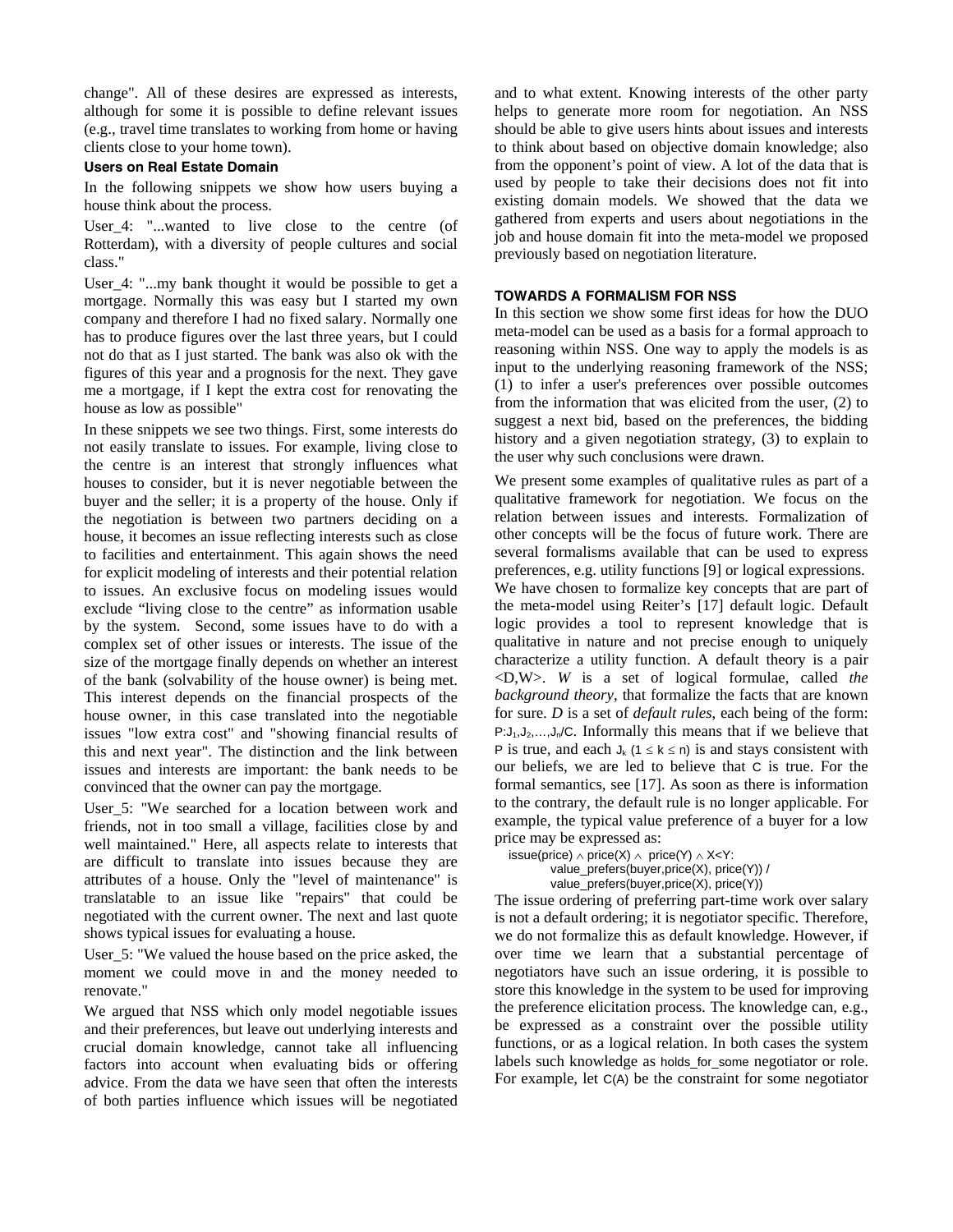A, then holds\_for\_some(A, C(A)). For the example about parttime work in terms of utility functions we would get:

C(candidate) = issue(part-time work)  $\land$  issue(salary)  $\land$ 

part-time work **>** salary.

The holds\_for\_some predicate is applicable to any logical statement (constraint, preference, default rule).

Similarly, outcome preferences can be formalized in terms of constraints on utility functions, or in a logical relation. Let b1 and b2 be possible outcomes for which the negotiator A prefers b1 over b2. As constraint on the utility function  $U_A$ , the constraint is  $U_A(b1) > U_A(b2)$ . As a logical relation, where outcome\_prefers is the predicate used to express outcome preferences: outcome\_prefers(A, b1, b2).

Given these basic relations, it is now possible to add the concept of interests and define relations between interests and issues. Preferences directly relate to the issues that are negotiable, but often these are influenced by a negotiator's underlying interests [7]. For example, a negotiator may have a preference for part-time work, because he wants to spend more time with his children. Which interests are important, and the degree to which a possible outcome addresses an interest, are subjective and influenced by the role of the negotiator. Interests thus provide a reason that motivates why certain issues are more important than others. We reuse basic defaults from default theory to model this relation, in order to avoid the need to introduce a defining semantics for 'reasons'. Then the given example may be formalized as: interest(candidate, child\_time): issue\_order(candidate, part-time work, salary) issue\_order(candidate, part-time work, salary)

where interest(candidate, child\_time) represents the fact that the negotiator wants to spend as much time as possible with his children. These formalizations provide formal input that can be computed by a machine. Additional formalizations may be added, to provide a formal representation of the meta-model. For example, the knowledge that the real estate domain knows at least the two roles seller and buyer may be represented by the logical statement:

domain(real\_estate) → ∃A,B role(A, seller) ∧ role(B, buyer) Extensions and a more extensive discussion of these formalizations are outside the scope of this paper.

#### **CONCLUSION AND FUTURE WORK**

Interests and their relation to issues are hardly taken into account in current NSS. There are at least three reasons why they should be. First, it is known that awareness of the opponent's interests stimulates the creative process of finding new options for negotiation [7]. Second, preferences over issues are based on interests. Third, addressing interests in the preference elicitation process can help identify the right issues. Due to a lack of existing models in NSS that consider interest and also default domain knowledge we designed the DUO meta-model. This model can serve as a starting point in the development of NSS and as a framework for the comparison of NSS. The model, which is grounded in negotiation literature, explicitly differentiates between negotiable issues and interests that underlie the preferences of a negotiator over issues. We have argued that such a distinction is necessary

to ensure the applicability of NSS. We validated our metamodel by structuring real-life data gathered from case studies and interviews. Finally, we have shown how the model can be a basis for formal reasoning about preferences. In the future we will extend this formal model to support the bidding process and create a formal language for handling qualitative statements of preferences using argumentation [24].

### **ACKNOWLEDGMENTS**

We would like to thank our interview and study participants. This research is supported by STW, applied science division of NWO and the Technology Program of the Ministry of Economic Affairs.

#### **REFERENCES**

- 1. Bui, T. Evaluating Negotiation Support Systems: A Conceptualization, in *Proceedings of HICSS'94* (Hawaii, January 1994), IEEE Press, 316—324.
- 2. Burge, J.E. Knowledge Elicitation Tool Classification. www.cs.wpi.edu/~jburge/thesis/kematrix.html.
- 3. Carenini, G., and Poole, D. Constructed Preferences and Value-Focused Thinking: Implications for AI research on Preference Elicitation, in *Proceedings of AAAI-02 Workshop on Preferences in AI and CP: symbolic approaches*, (Edmonton, Canada, July, 2002).
- 4. Chiu, D.K.W., Cheung, S.C. and Hung, P.C.K. A Metamodel for Contract Template Driven e-Negotiation Processes, in *Proceedings of PACIS '02* (Tokyo, Japan, September, 2002), 854–868.
- 5. De Moor, A. and Weigand, H. Business Negotiation Support: Theory and Practice. *International Negotiation 9* (2004), 31–57.
- 6. Ermolayev, V. and Keberle, N. A Generic Ontology of Rational Negotiation, in *Proceedings of ISTA'2006* (Klagenfurt, Austria, May 2006), 51–66.
- 7. Fisher, R. and Ury, W. *Getting to Yes: Negotiating Agreement Without Giving In*. Penguin Books, New York, USA, 1983.
- 8. Harvard Business Essentials, *Negotiation*, Harvard Business Press, 2003.
- 9. Keeney, R.L. and Raiffa, H. *Decisions with multiple objectives: preferences and value trade-offs.* Cambridge University Press, 1993.
- 10.Keeney R.L. *Value-Focused Thinking: A Path to Creative Decision Making*. Harvard University Press, 1992.
- 11.Kersten, G. E. and Lo, G. Aspire: an integrated negotiation support system and software agents for ebusiness negotiation. *International Journal of Internet and Enterprise Management 1,* 2 (2003) 293 – 315.
- 12.Kersten, G.E., E-negotiation systems: Interaction of people and technologies to resolve conflicts. InterNeg Research Papers INR 08/04. (2004) 1–21.